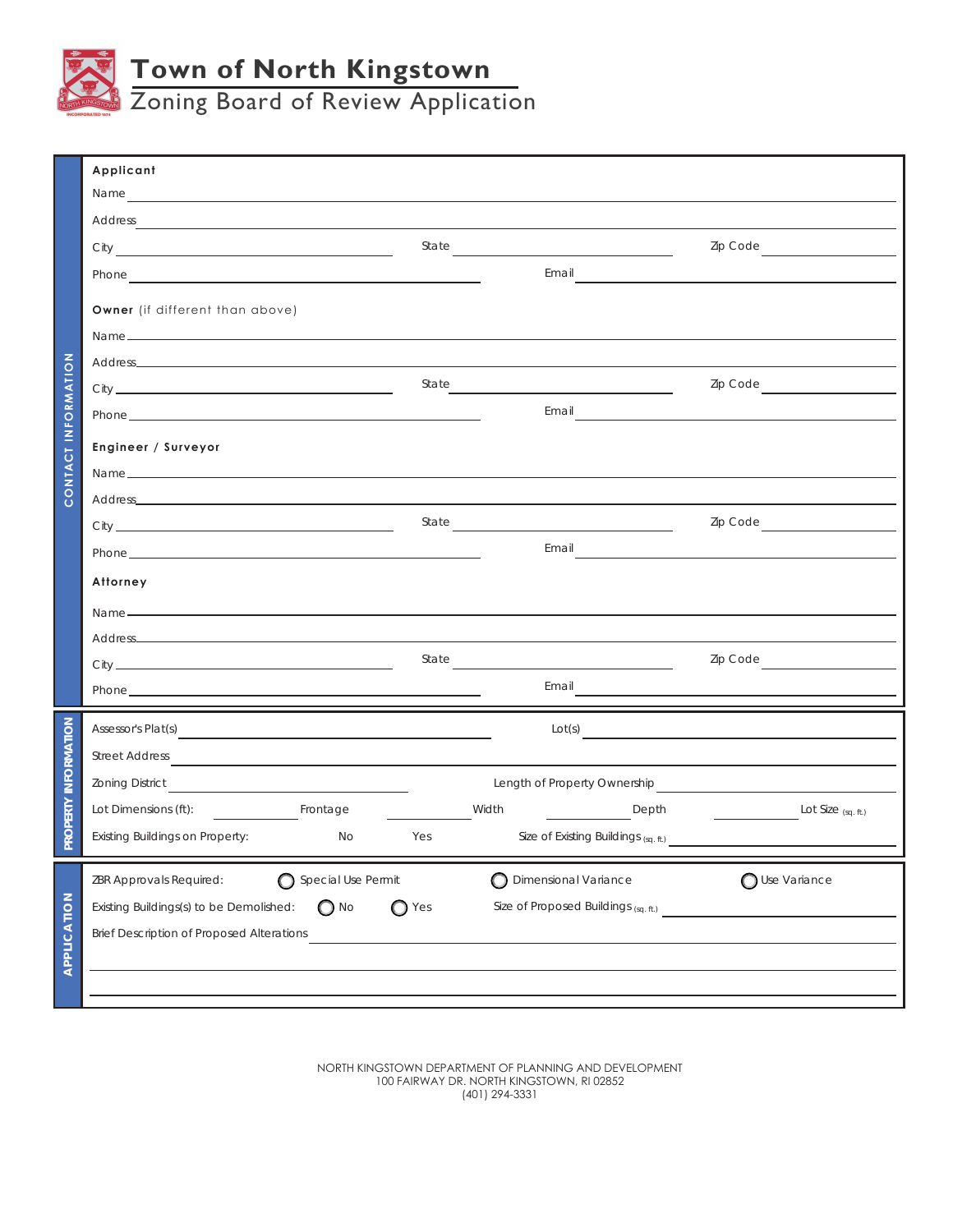|                            |                                                                                                                         | <b>Zoning Characteristics Matrix</b>                                                                                                          |                          |                              |                       |                            |          |  |
|----------------------------|-------------------------------------------------------------------------------------------------------------------------|-----------------------------------------------------------------------------------------------------------------------------------------------|--------------------------|------------------------------|-----------------------|----------------------------|----------|--|
|                            |                                                                                                                         |                                                                                                                                               | <b>Main Structure</b>    |                              |                       | <b>Accessory Structure</b> |          |  |
|                            |                                                                                                                         | Existing                                                                                                                                      | Ordinance<br>Requirement | Proposed                     | Existing              | Ordinance<br>Requirement   | Proposed |  |
| ALTERATION<br>SED<br>PROPO | <b>Front Setback</b>                                                                                                    |                                                                                                                                               |                          |                              |                       |                            |          |  |
|                            | <b>Right Side Setback</b>                                                                                               |                                                                                                                                               |                          |                              |                       |                            |          |  |
|                            | Left Side Setback                                                                                                       |                                                                                                                                               |                          |                              |                       |                            |          |  |
|                            | <b>Rear Setback</b>                                                                                                     |                                                                                                                                               |                          |                              |                       |                            |          |  |
|                            | Height                                                                                                                  |                                                                                                                                               |                          |                              |                       |                            |          |  |
|                            | relief is being sought<br><b>Section &amp; Subsection</b><br>Number                                                     | Deviation From Required Standards - List each applicable section of the North Kingstown Zoning Ordinance for which<br><b>Title of Section</b> |                          | <b>Ordinance Requirement</b> |                       | <b>Releif Sought</b>       |          |  |
| CERTIFICATION              | Attest: The information provided on this application is true and accurate<br>Applicant's Signature<br>Owner's Signature |                                                                                                                                               |                          |                              | Date<br>Date          |                            |          |  |
| ADMINISTRATIVE             | For Official Use Only Application                                                                                       |                                                                                                                                               |                          |                              |                       |                            |          |  |
|                            | Submission Date Zoning Board                                                                                            |                                                                                                                                               |                          |                              |                       |                            |          |  |
|                            | Meeting Date Newspaper                                                                                                  |                                                                                                                                               |                          |                              |                       |                            |          |  |
|                            | Advertisement Date Application                                                                                          |                                                                                                                                               |                          |                              |                       |                            |          |  |
|                            | Fees                                                                                                                    |                                                                                                                                               |                          |                              | Paid:<br>$\bullet$ No | $\bullet$ Yes              |          |  |
|                            | Court Reporter Fees                                                                                                     |                                                                                                                                               |                          |                              | Paid:<br>$\bullet$ No | $\bullet$ Yes              |          |  |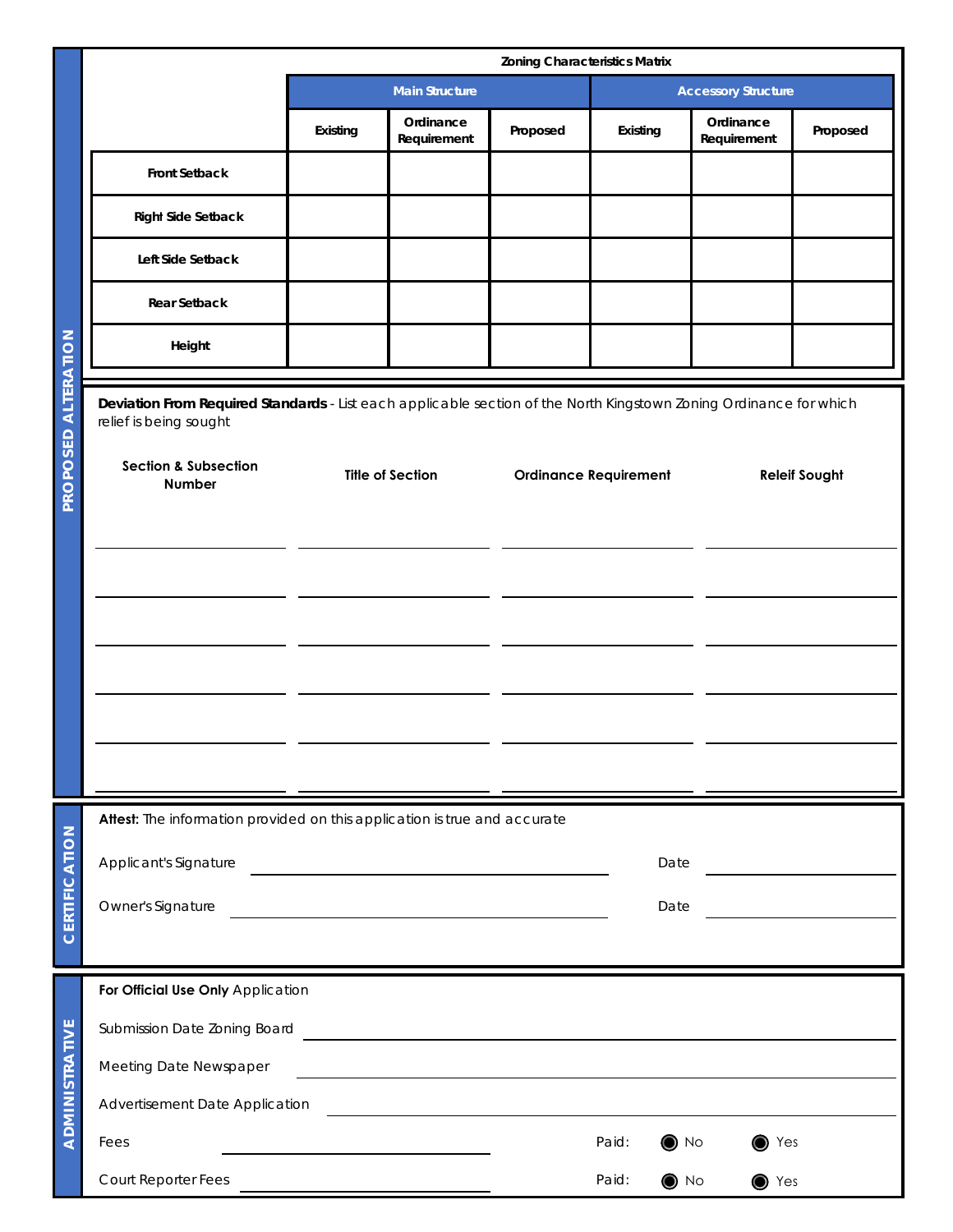## **Affidavit**



| Name                                                                                                                                                                                                                                                                                                                                                                                                                   |                           |                       |      |
|------------------------------------------------------------------------------------------------------------------------------------------------------------------------------------------------------------------------------------------------------------------------------------------------------------------------------------------------------------------------------------------------------------------------|---------------------------|-----------------------|------|
| $Of$ and $Of$ and $Of$ and $Of$ and $Of$ and $Of$ and $Of$ and $Of$ and $Of$ and $Of$ and $Of$ and $Of$ and $Of$ and $Of$ and $Of$ and $Of$ and $Of$ and $Of$ and $Of$ and $Of$ and $Of$ and $Of$ and $Of$ and $Of$ and $Of$ and $Of$ and $Of$ and $Of$ a                                                                                                                                                              |                           |                       |      |
| <b>Address</b>                                                                                                                                                                                                                                                                                                                                                                                                         |                           |                       |      |
| Do herby swear that I am a petitioner to the North Kingstown Zoning Board of Review.                                                                                                                                                                                                                                                                                                                                   |                           |                       |      |
| This petition relates to the premises situated on                                                                                                                                                                                                                                                                                                                                                                      |                           |                       |      |
| Plat(s)                                                                                                                                                                                                                                                                                                                                                                                                                | Lot(s)                    |                       |      |
|                                                                                                                                                                                                                                                                                                                                                                                                                        |                           |                       |      |
|                                                                                                                                                                                                                                                                                                                                                                                                                        | Zoning Board Meeting Date |                       |      |
| I swear that I have complied with the requirements of the North Kingstown Zoning Ordinance in that I<br>have mailed by US mail OR certified mail (return receipt requested) notices to all property owners<br>within a 200-foot radius of the aforementioned property, advising them of the petition and hearing<br>date. Attached is a copy of the notice sent, along with the return receipts (if mailed certified). |                           |                       |      |
| Signature                                                                                                                                                                                                                                                                                                                                                                                                              |                           | Date                  |      |
|                                                                                                                                                                                                                                                                                                                                                                                                                        |                           |                       |      |
|                                                                                                                                                                                                                                                                                                                                                                                                                        |                           |                       |      |
| Day                                                                                                                                                                                                                                                                                                                                                                                                                    |                           | Month                 | Year |
| Signature of Notary                                                                                                                                                                                                                                                                                                                                                                                                    |                           | My Commission Expires |      |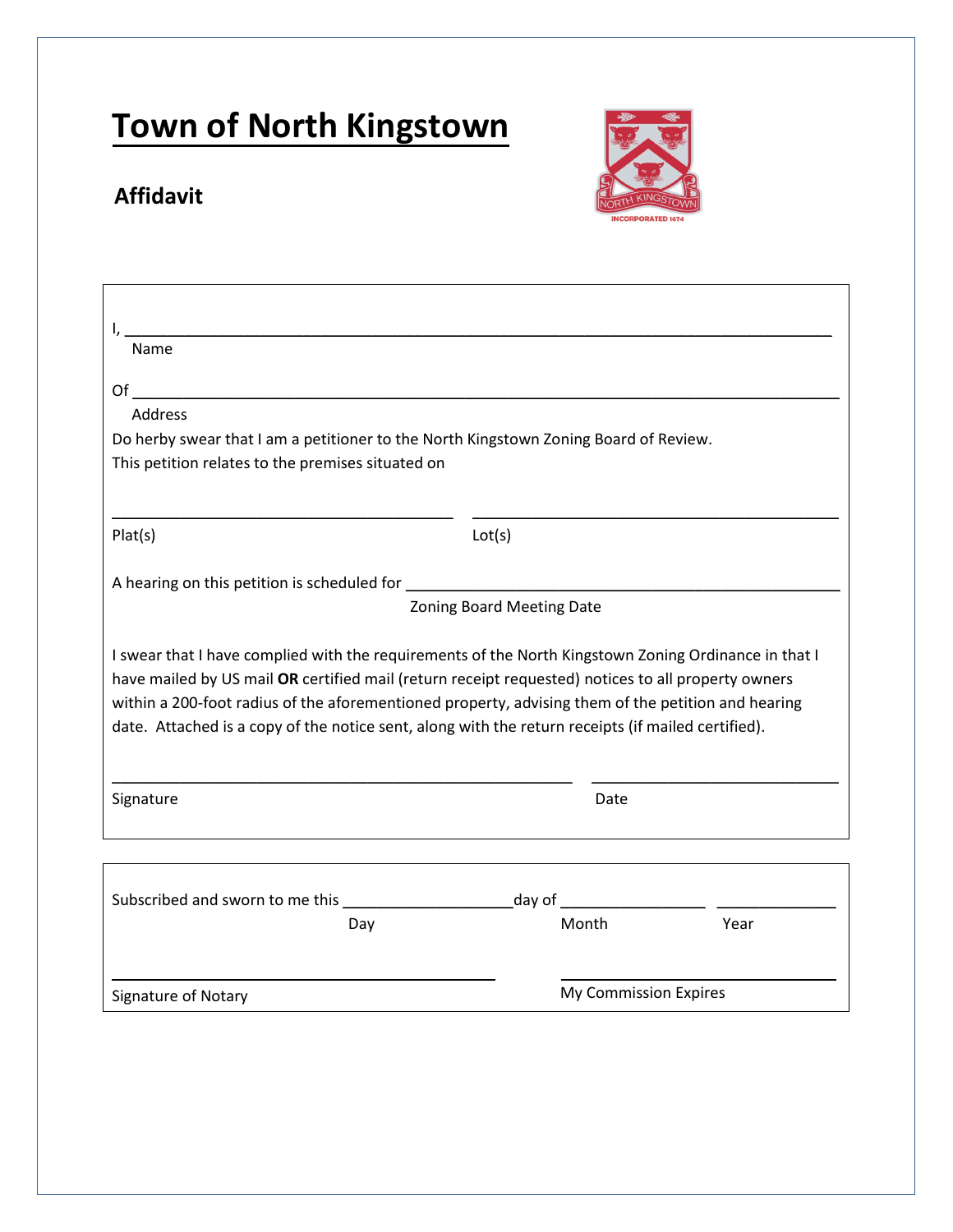

Notice to Abutters

#### Town of North Kingstown Notice of Public Hearing

Notice is hereby given that the Town of North Kingstown Zoning Board of Review will hold a public hearing on Tuesday, (month) (date), 20(year) at 7:00PM in the North Kingstown Municipal Offices Conference Room, 100 Fairway Dr., North Kingstown, RI, for the purpose of hearing all persons for or against the following request:

Request by (name of applicant) for the approval of a (relief requested, i.e. variance or special use permit) for (general description of proposed site modifications) located at (street address), Plat (??), Lot(s) (??).

The Town of North Kingstown will provide interpreters for the hearing impaired provided that three (3) days written notice is given in advance.

Plans of this application may be examined at the North Kingstown Department of Planning & Development, 100 Fairway Dr., Monday-Friday during normal business hours 8:30-4:30.